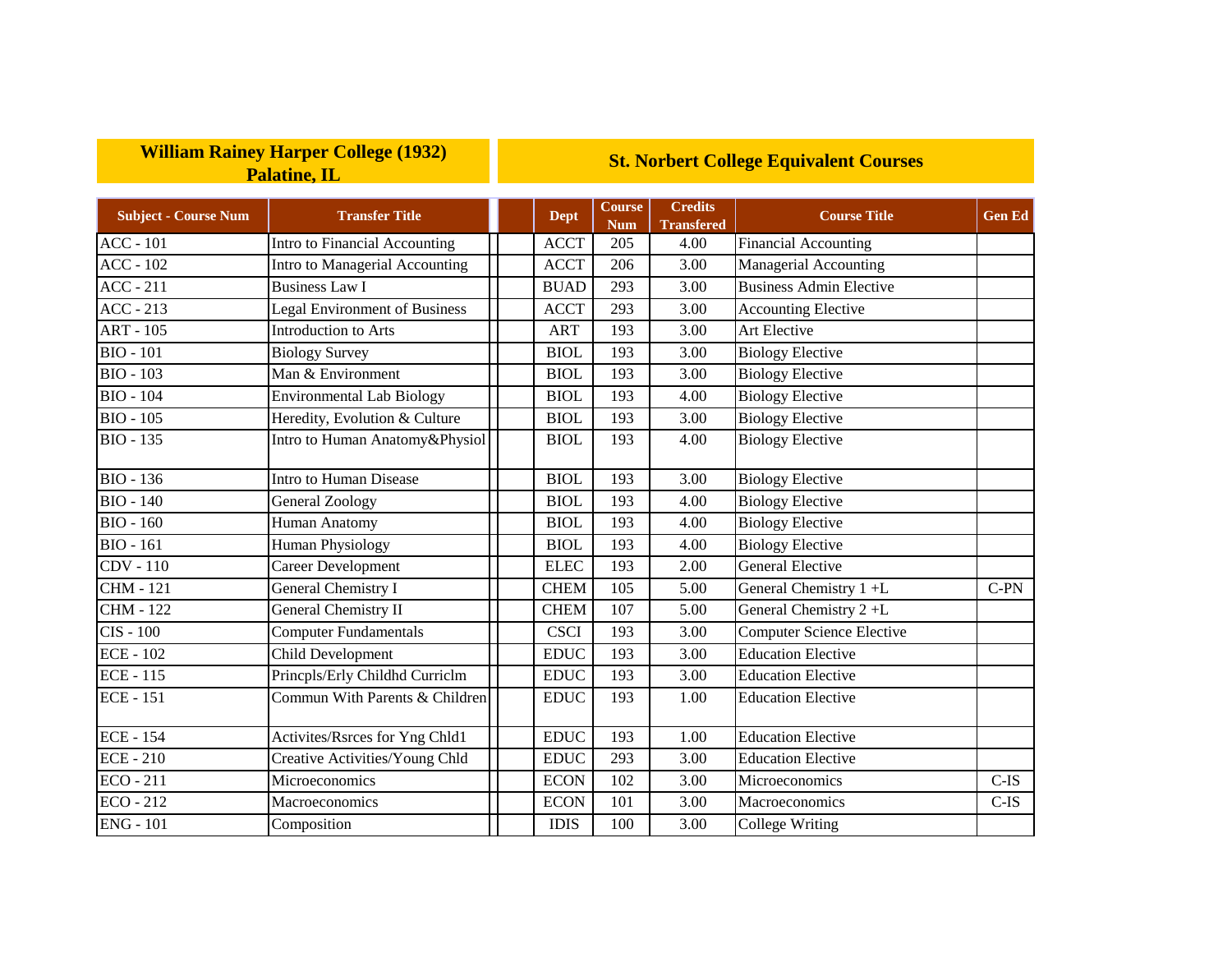| <b>ENG - 102</b>              | Composition                           | <b>ENGL</b> | 101 | 3.00 | <b>English Composition</b>         | $C-WI$        |
|-------------------------------|---------------------------------------|-------------|-----|------|------------------------------------|---------------|
| $ENG - 130$                   | <b>Business Writing</b>               | <b>ENGL</b> | 193 | 3.00 | <b>English Elective</b>            |               |
| <b>FRN</b> - 102              | <b>Elementary French II</b>           | <b>FREN</b> | 102 | 4.00 | <b>Elementary French 2</b>         | $C-SL$        |
| <b>FRN</b> - 201              | <b>Intermediate French</b>            | <b>FREN</b> | 203 | 4.00 | Intermediate French 1              | $\mbox{C-SL}$ |
| <b>GEG - 101</b>              | World Regional Geography              | <b>GEOG</b> | 140 | 3.00 | World Regional Geography           | $C-BB$        |
| GEO - 101                     | <b>Physical Geology</b>               | <b>GEOL</b> | 105 | 4.00 | Geology +L                         | $C-PN$        |
| GEO - 103                     | <b>Environmental Geology</b>          | <b>GEOL</b> | 107 | 4.00 | Environmental Geology +L           | $C-PN$        |
| <b>GER - 201</b>              | <b>Intermediate German</b>            | <b>GERM</b> | 203 | 4.00 | Intermediate German 1              | $C-SL$        |
| $\overline{\text{HSC}}$ - 105 | Intro to Health Care Today            |             |     |      | Not Transferable                   |               |
| <b>HSC - 106</b>              | <b>Health Occupations Career Obsv</b> |             |     |      | Not Transferable                   |               |
| <b>HST</b> - 111              | American Exper. Since 1877            | <b>HIST</b> | 115 | 3.00 | History of the United States 2     | $C-DD$        |
| <b>HUM - 101</b>              | <b>Ancient Through Medieval West</b>  | <b>HUMA</b> | 193 | 3.00 | <b>Humanities Elective</b>         | $C-WT$        |
| <b>HUM - 120</b>              | <b>Classical Mythology</b>            | <b>HUMA</b> | 193 | 3.00 | <b>Humanities Elective</b>         |               |
| LIT - 105                     | Poetry                                | <b>ENGL</b> | 193 | 3.00 | <b>English Elective</b>            |               |
| <b>LIT - 208</b>              | Non-Western Literature                | <b>ENGL</b> | 293 | 3.00 | <b>English Elective</b>            |               |
| LIT - 210                     | Intro to Shakespeare                  | <b>ENGL</b> | 293 | 3.00 | <b>English Elective</b>            |               |
| <b>MGT-111</b>                | Intro to Business Organization        | <b>BUAD</b> | 193 | 3.00 | <b>Business Admin Elective</b>     |               |
| <b>MGT-270</b>                | Principles of Management              | <b>BUAD</b> | 230 | 3.00 | Foundations of Management          |               |
| <b>MTH - 124</b>              | <b>Finite Mathematics</b>             | <b>MATH</b> | 193 | 3.00 | <b>Mathematics Elective</b>        |               |
| <b>MTH - 134</b>              | <b>Calculus for Social Scientists</b> | <b>MATH</b> | 124 | 4.00 | <b>Survey of Calculus</b>          | $C-QR$        |
| <b>MTH - 140</b>              | Precalculus                           | <b>MATH</b> | 115 | 5.00 | <b>Pre-Calculus Mathematics</b>    |               |
| MTH - 165                     | <b>Elementary Statistics</b>          | <b>SSCI</b> | 224 | 4.00 | <b>Basic Statistics</b>            | $C-QR$        |
| <b>MTH - 200</b>              | Calc W/Analytic Geometry I            | <b>MATH</b> | 131 | 5.00 | Calculus + Analytic Geometry 1     | $C-QR$        |
| <b>MTH-212</b>                | <b>Differencial Equations</b>         | <b>MATH</b> | 210 | 3.00 | <b>Differential Equations</b>      |               |
| <b>MUS</b> - 104              | Intro to American Music               | <b>MUSI</b> | 193 | 3.00 | <b>Music Elective</b>              | $C$ -EI       |
| <b>MUS</b> - 167              | <b>Class Guitar</b>                   | <b>MUSI</b> | 193 | 2.00 | Music Elective                     |               |
| <b>PED</b> - 153              | Swimming - Beginning                  | <b>PHED</b> | 193 | 1.00 | <b>Physical Education Elective</b> |               |
| <b>PED - 191</b>              | <b>Hip Hop Dance</b>                  | <b>PHED</b> | 193 | 1.00 | <b>Physical Education Elective</b> |               |
| <b>PED - 218</b>              | Introduction to Coaching              | <b>PHED</b> | 293 | 3.00 | <b>Physical Education Elective</b> |               |
| PHI - 105                     | <b>Introduction to Philosophy</b>     | <b>PHIL</b> | 193 | 3.00 | Philosophy Elective                |               |
| <b>PHI</b> - 115              | Ethics                                | <b>PHIL</b> | 193 | 3.00 | Philosophy Elective                |               |